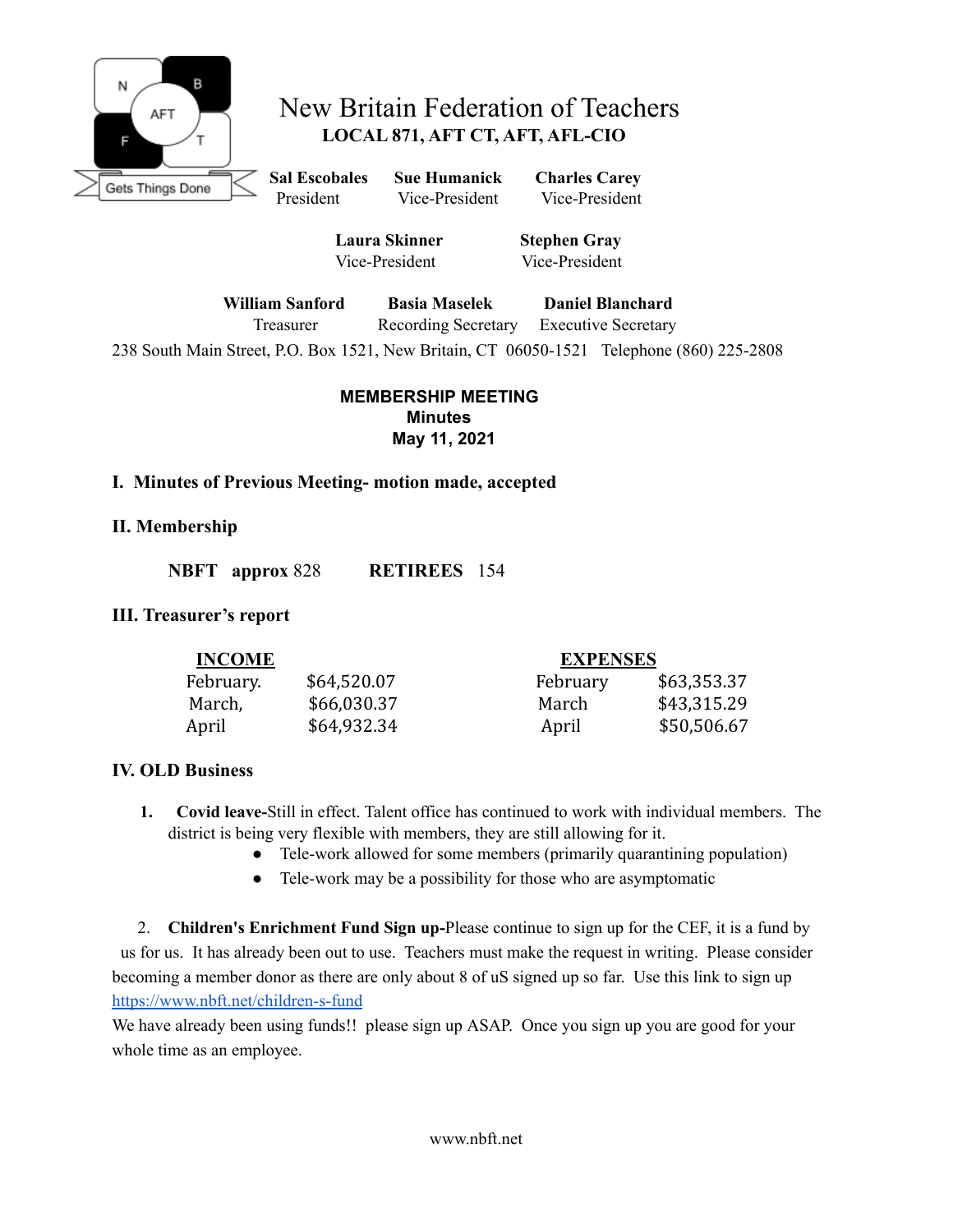#### **V. NEW Business**

- **1.** Approval of Calendar of meetings 2021-2022 school year- motion made, accepted. For now we will keep meetings remote, but not sure what will happen. Sal suggested maybe do a hybrid, or switch? Sal will keep the membership informed.
- **2. Vaccination process**-update- May become mandatory for all as a part of standard vaccination protocols for students and staff. Will probably be going to the legislature soon. Lawyers are involved with discussions. Many colleges are mandating for the fall. Chuck mentioned what was happening at the state. We have to wait and see.
- 3. **Negotiations**-Sal will send out a negotiations survey tomorrow. Sent to school email, and it is an NBFT survey monkey account. It can be done at home or at school. ONly Sal has the password to the account, so no worries about who will see the results. Negotiations team chair Dave Devost has started reaching out to the negotiation team members. Sal explained incoming federal funds are for programming and recovery, and cannot be used for salary increases. Again they are for increased programming, i.e. after-school, before school, summer programming, saturday school, etc. As a priority terms for remote work, health and safety, etc have to be negotiated into the contract moving forward. What will be the trade-offs? Survey responses will be used to develop negotiation strategy and shortlist. Sal explained that NBFT will also be using lawyers from our existing law firm Furguson,Chester, and Doyle who negotiate. As was discussed several meetings ago we are transitioning to the use of lawyers for negotiations instead of our AFT rep. There will be cost increases for legal, however it's a pretty good rate, at around \$175.00 per hour, other law firms charge upwards of \$250.00 per hour for negotiations. Sal explained that this will be a good value for us, we will meet with them next week. Dave spoke to the members about what happens in negotiations and his previous experience with negotiations. Sal further explained the process to the members, especially mediation and arbitration. We want to avoid arbitration because it opens the whole contract!
- **4. School reopening** So far no marked increases in COVID cases. Not all students chose to return. A few issues with contact tracing and follow up notifications, but were addressed. WE still have small numbers in school.
- 5. **Retirement Party-** We will be having an in person retirement party on Monday June 21st. A flyer will be coming out shortly. It will include both this years and last year's retirees. It will be at the Tunxis Plantation Golf course pavilion, outside. plenty of area, not a lot of time so no full speeches. We have about 30 retirees. Sal asked that union reps make a basket for a raffle. JOan mentioned that all was mailed to reps today with information.
- 6. **Climate survey**-has identified which principals may be problematic next year as we return to normal. 60% responded, which is very good. Sal will give out AFT face masks to members that complete the survey, also a raffle for Amazon for a few! Results of the survey will be shared with the district, no names of members will be on the documents, just comments and results. A Member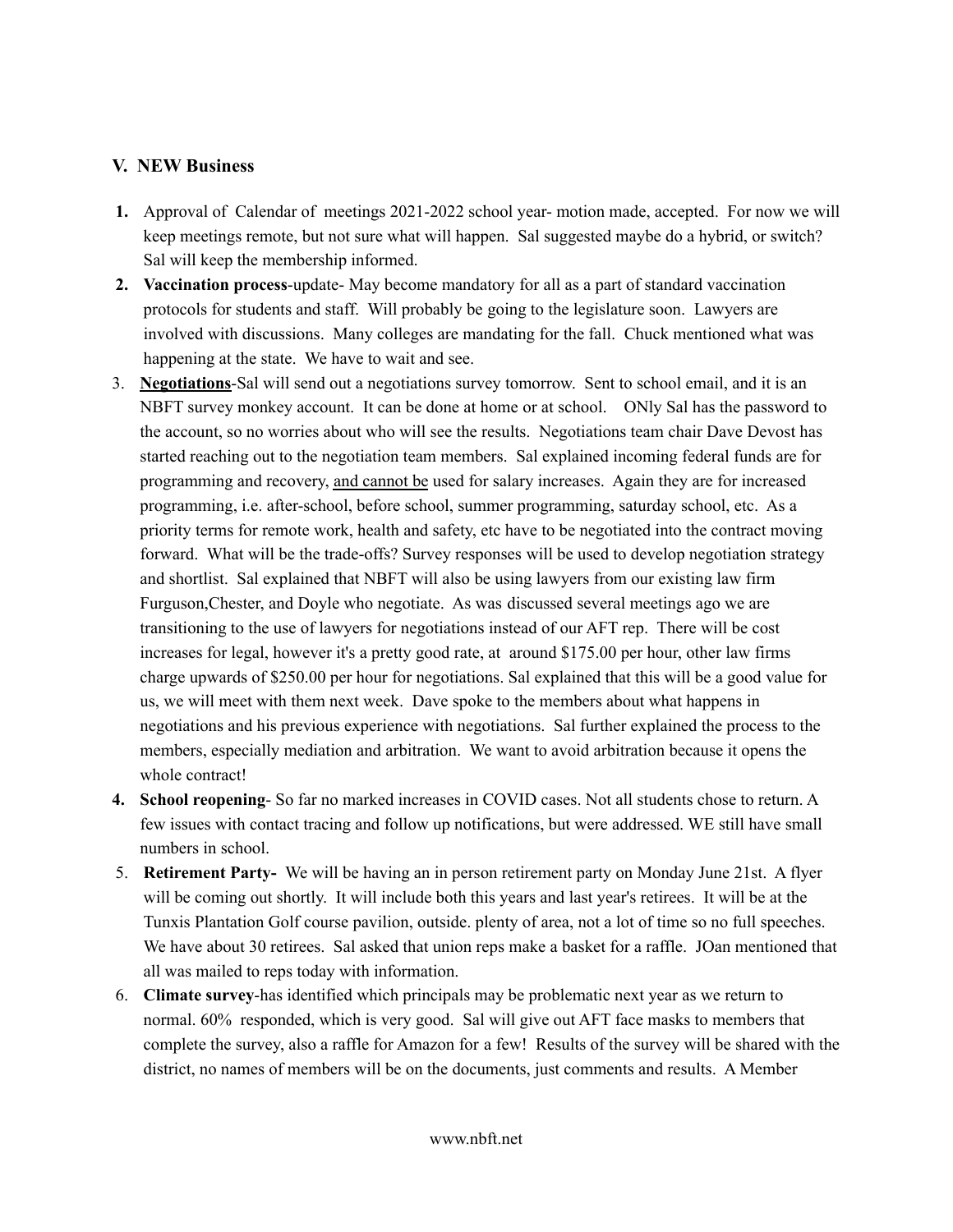asked if results will be given to the members. Sal said that the results will be up on the NBFT web site in PDF form, but not the comments because some teachers named themselves.

#### **VI. Officer and Committee reports**

**Elementary-Laura Skinner and Steve Gray-** Laura has reached out to the reps of each building. Steve said that the remote meetings are good and we should keep it hybrid. Also many members are surprised at the intensity of the interviews for the postings.

**Middle-Charles Carey-** nothing new, still not getting extra time.

**High School-Sue Humanick**- everything covered. Question about being in person- can a teacher be reprimanded for not being in-person for a data team? Sal said it is different in different buildings, put it on LLM. Sue also echoed the interview process, during classes, 3 interviews total, a little overkill.

#### **VII. Communications- Matt Bornn**

**Negotiations- Dave Devost Social welfare- Nicole Solimine Board Liaison- Geoffry Ponticelli-** introduced himself to the members **Scholarship- Jennifer Pagan**

**Questions- About another teacher vacancy list?** Sal said there is no mention of a 3rd in our contract, but it might happen. They are planning something because of all these new positions. something for the new contract maybe.

**Question about interim principal-** asking teachers to change personal days. Union rep has spoken to the interim principal. Sal said to speak to his supervisor. The principal can't ask about the 2 personnel (none of your business) days. Sal will speak downtown about it.

**Question about FDA approved vaccine vs. not**- discussion by members and Sal will ask the AFT/downtown for clarification.

**Adjournment 5:52**